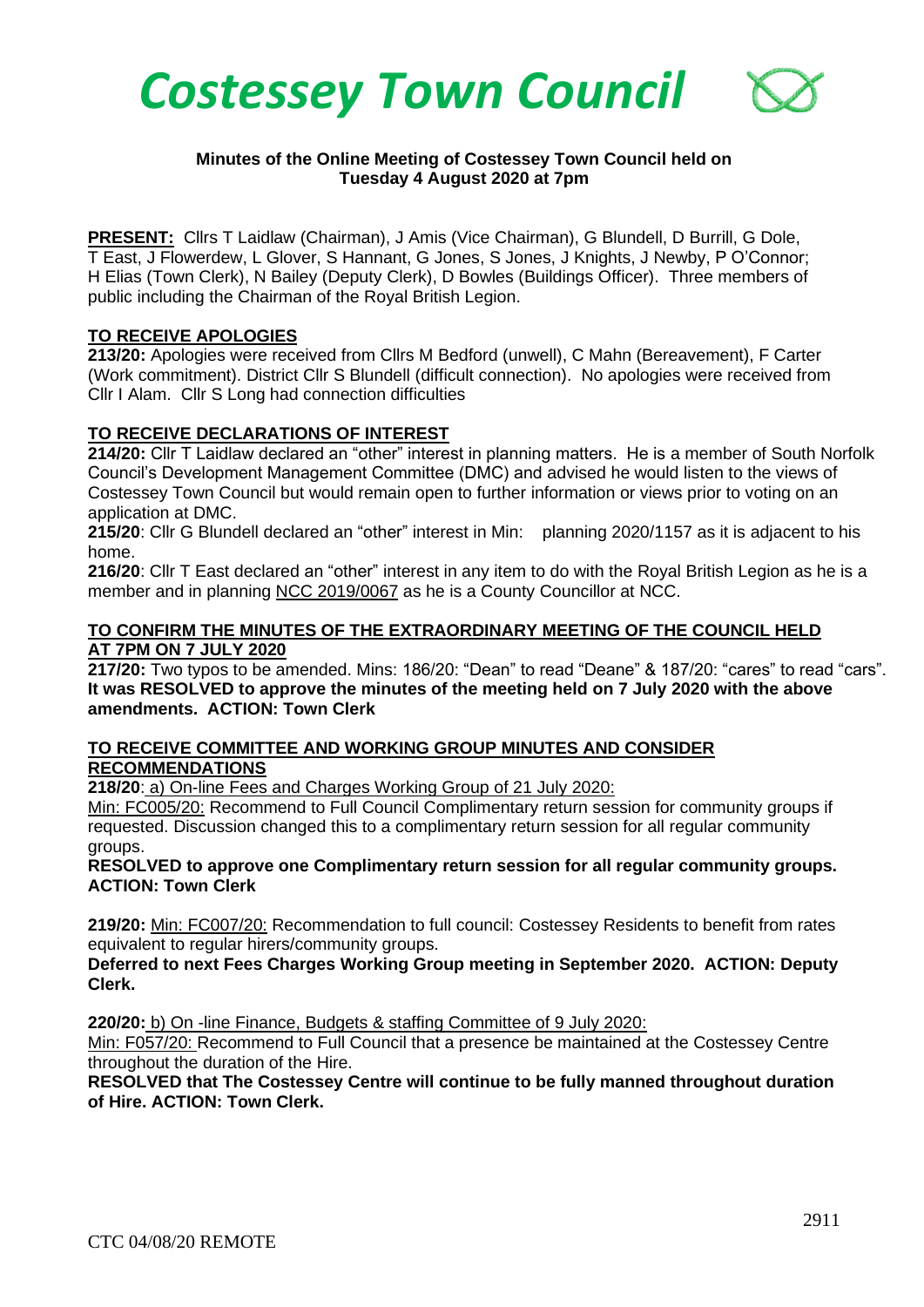**221/20:** c) On-Line Finance, Budgets & Staffing Committee of 23 July 2020:

Recommend to Full Council All one-off contracts over £5,000 plus VAT to be issued with a comprehensive brief including a list of requirements.

**RESOLVED to approve All one-off contracts over £5,000 plus VAT to be issued with a comprehensive brief including a list of requirements. ACTION: Town Clerk.**

**222/20: RESOLVED TO ADJOURN THE MEETING FOR 15 MINUTES' PUBLIC PARTICIPATION Items raised:** None. **Meeting was reconvened.**

#### **TO MAKE RECOMMENDATIONS ON PLANNING APPLICATIONS, AND RECEIVE INFORMATION ON APPEALS & OTHER PLANNING MATTERS 223/20: a) Planning applications for consideration:**

i)2020/1157, erection of 2 bungalows and a shop unit on land south of Kestrel Avenue.

**RECOMMEND REFUSAL on the following grounds:**

**This area is designated AMENITY LAND: to provide a play and recreation area for nearby residents, whose houses in many cases have either very small or non-existent gardens. If permission were to be granted, this would create a precedent for the adjacent area, and possibly others nearby, to be built upon, thereby denying residents of a precious amenity. Change of use / development should NOT be approved OVERDEVELOPMENT OF SITE: not enough room for 2 bungalows and a shop, bringing the new builds very close to existing properties, with issues of overlooking, loss of light and narrow, unsafe footways. DESIGN: Very poor. No rear exit, so no second means of escape in case of fire / emergency. The homes are listed as "homes for life" and infer that they are suitable for disabled people - -wide door frames? - being able to turn a wheelchair easily indoors? So, how they can be bungalows designed for disabled, with disabled access but have bedrooms on the first floor?** 

**SITE PLAN is incorrect as it shows what appears to be a small verge and large footpath in front of the building, and it shows the parking layby as existing lowered kerb. In fact, if you look in the Design and Access Statement, page 9 you can see that the layby holds cars and there is a cars width grass verge and then a slightly wider footpath and cycle way. Note the school entrance opposite. So, access to the proposed buildings' parking areas are from a layby, along a footpath/cycleway and across an intersecting footway (in front of houses 15 and 17) and this can only be described as hazardous.**

**Detrimental to the STREET SCENE. Neighbours would suffer from poor outlooks, loss of light and loss of amenity. Parking problems would increase.**

**HIGHWAYS and ROAD SAFETY & ACCESS: directly opposite a school entrance and it is essential that the area is kept as free of hazards as possible. Proposed vehicle access is via what is now a layby used by residents for parking, and then by running along a narrow access road onto a very restricted turning and parking area. This not only removes some important parking spaces but creates a serious hazard in terms of vehicles manoeuvring onto and out of the proposed parking area. It would, for example, prove almost impossible to execute a left turn out of the access lane without confronting oncoming traffic. It should be noted that Kestrel Avenue is a spine road and is very busy at most times. With the advent of new shops and dwellings just down the road, and with the school becoming busier traffic can only increase in volume. This is also the main bus route with a bus stop nearby. There is no pedestrian crossing and parents and children depend on a good line of sight to cross. With the access agreed for co-op on kestrel Avenue there will be two accesses and a junction within very close proximity. QH School's objections noted.**

**FLOOD RISK ASSESSMENT: residents state that the land there is susceptible to flooding. Flood Risk Assessment part 3.2 states "there are no real avoidance measures available (such as raising the ground level, landscaping, or advantageous siting of new developments)". Also in the same document part 3.8 states "The threshold of the proposed external door is to be as high as possible" Bearing in mind that these chalet style bungalows seem to be intended for use by persons with mobility issues, is this very practical? Please also note the Conclusion and Recommendations of the Flood Risk Assessment.**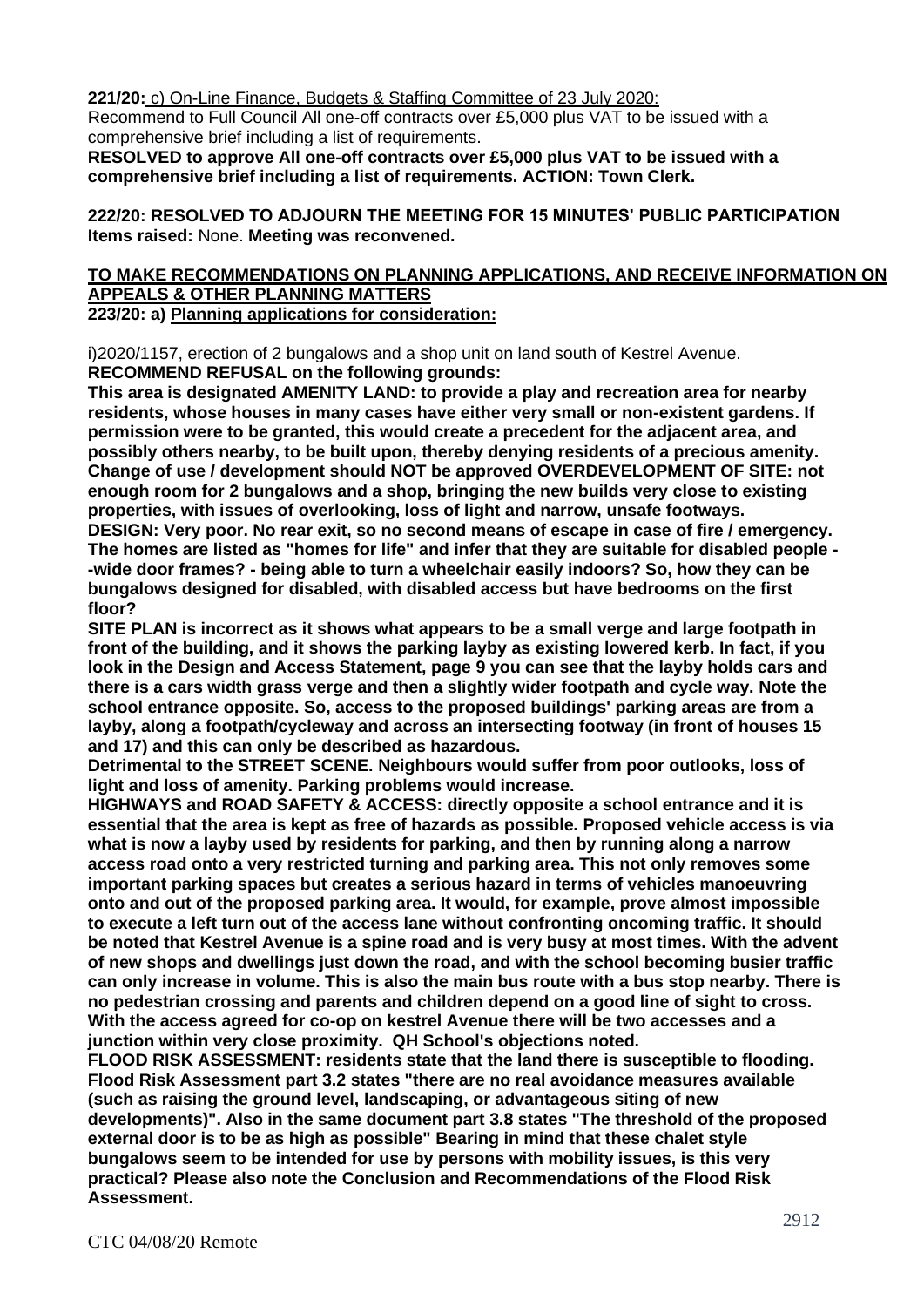**Note: DOCUMENTATION is poor and misleading, suggesting that surrounding area consists of "Victorian townhouses and leafy avenues"**

**DMC request. CTC understands that this application has been "called in" by a ward DCllr and concurs with this.**

**224/20:** ii)NCC: FUL/2019/0067: Ernest Gage Avenue, Longwater Industrial Estate, Costessey, NR5 0TL - Construction and operation of a new industrial building (B2) to house the operation of a Waste Transfer Station, a vehicle depot and ancillary development –

**RECOMMEND REFUSAL of AMENDMENT and re-iterate previous comments: It was noted that there was no Transport Plan attached to this application. This application will result in more traffic and vehicle movements as a result of both the large number of staff vehicles, the movement of trucks coming onto the site to unload, reform and reload 24 hours per day, then transport the newly formed loads off the site. Costessey TC members have grave concerns as the residents of Costessey will be subjected to noise, smells, nuisance, and disturbance as a result of this application. Therefore CTC suggests that a S106 contribution be agreed to upgrade the pedestrian crossing on William Frost Way to ensure pedestrian safety, and that a sum of money be paid towards the upgrading of the local highways network at Longwater Interchange to mitigate the increased traffic movements as it is so congested. Also, that an Electric Vehicle Charging Point be installed as part of the efforts to mitigate climate change.**

**However, if NCC are minded to approve the application ALL CTC's previous suggestions should be implemented as conditions**

**225/20: b) Information & Planning decisions received from South Norfolk & Norfolk County Councils:** (\*Information only. (No decisions needed**)** See separate sheet. Noted

## **TO CONSIDER FINANCE MATTERS**

**226/20**: To approve the accounts for June 2020 & receive a budget report & payments over £500 A query was raised over the Television licence payments Breckland and Costessey Centre listed, but not Queen's Hills. The Town Clerk explained renewals are at different times of the year**.** The Precept payment received was queried and Town Clerk explained it was the first of two instalments. **RESOLVED to approve and receive the accounts for June 2020 in the balance of £**

## **TO RECEIVE CORRESPONDENCE:**

**227/20**: a) To receive briefing note from Norfolk County Council re: Queen's Hills Road Adoption: Questions were raised regarding the briefing note from NCC Emergency protocol on the Bus Lane and the Mobility hub referred to last paragraph of Section 3**. Action: Town Clerk to contact Mr Matt Tracey at Norfolk County Council to get more information.**

Town Clerk to also ask NCC about the adoption of roads on the Hamdens Development. Invite Highways to talk to CTC about the Bus Lane and road adoption when Covid regulations allow. **ACTION: Town Clerk.**

**228/20:** b) Royal British Legion: Remembrance arrangements:

After discussion of the arrangements a proposal was put forward to allow Stewart Blackburn to organise the Remembrance Parade on behalf of Costessey Town Council. **Resolved to approve that Stewart Blackburn organise the Remembrance Parade Event on behalf of Costessey Town Council. Action: Town Clerk.**

**229/20: RESOLVED to continue the meeting beyond 9pm**

#### **TO CONSIDER THE GOVERNMENT'S LATEST GUIDANCE ON FACE-TO-FACE COUNCIL MEETINGS**

**230/20:** Discussion as to whether to continue remote meetings of the Town Council until the New Year.

**RESOLVED that CTC continue to meet virtually till the New Year. ACTION: Town Clerk**